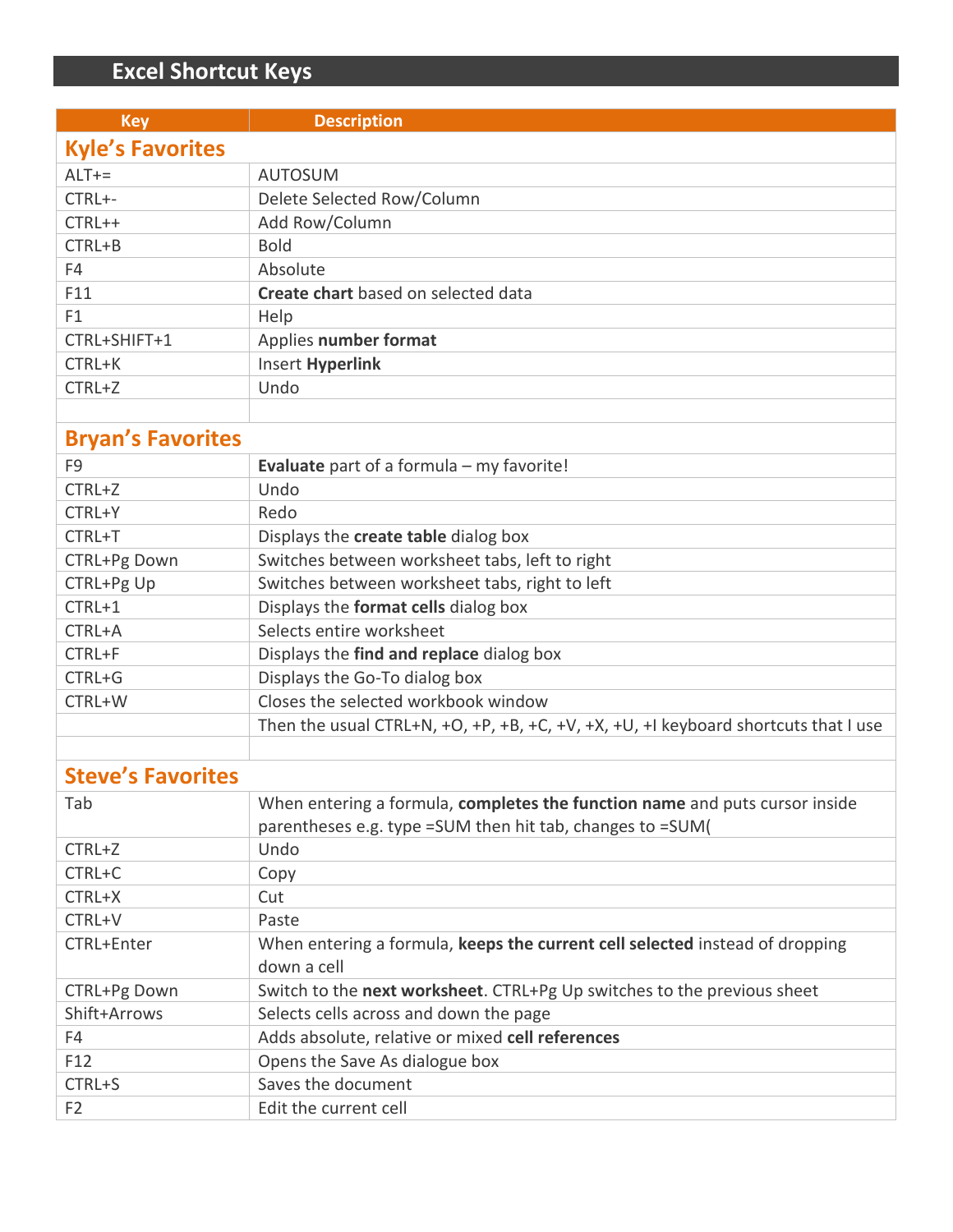| <b>John's Favorites</b>      |                                                                                                                                                                            |  |  |
|------------------------------|----------------------------------------------------------------------------------------------------------------------------------------------------------------------------|--|--|
| CTRL+T                       | Inserts a table in your selected range of cells                                                                                                                            |  |  |
| $CTRL+$                      | (CTRL+Shift+8) Selects the current region/range in all directions                                                                                                          |  |  |
| <b>CTRL+ARROW KEYS</b>       | Moves to the last populated cell in that direction                                                                                                                         |  |  |
| CTRL+H                       | Find and replace                                                                                                                                                           |  |  |
| F <sub>9</sub>               | Audit formulas                                                                                                                                                             |  |  |
|                              |                                                                                                                                                                            |  |  |
| <b>Big List of Shortcuts</b> |                                                                                                                                                                            |  |  |
| <b>ARROW KEYS</b>            | Moves the selected cell one cell in the direction of the arrow.                                                                                                            |  |  |
| LEFT ARROW or RIGHT          | Selects the cell to the right or left of the current cell. Selects the tab to the left or                                                                                  |  |  |
| <b>ARROW</b>                 | right when the Ribbon is selected. When a submenu is open or selected, these                                                                                               |  |  |
|                              | arrow keys switch between the main menu and the submenu. When a Ribbon tab                                                                                                 |  |  |
|                              | is selected, these keys navigate the tab buttons.                                                                                                                          |  |  |
| SHIFT+ARROW KEY              | Extends the selection of cells by one cell.                                                                                                                                |  |  |
| CTRL+SHIFT+ARROW             | Extends the selection of cells to the last nonblank cell in the same column or row                                                                                         |  |  |
| <b>KEY</b>                   | as the active cell, or if the next cell is blank, extends the selection to the next                                                                                        |  |  |
|                              | nonblank cell.                                                                                                                                                             |  |  |
| <b>CTRL+ARROW KEY</b>        | Moves to the last populated cell in that direction                                                                                                                         |  |  |
| <b>ESC</b>                   | Exit editing a formula without saving changes. Close an open dialogue box.                                                                                                 |  |  |
| <b>END</b>                   | Moves to the cell in the lower-right corner of the window when SCROLL LOCK is                                                                                              |  |  |
|                              | turned on. Also selects the last command on the menu when a menu or submenu                                                                                                |  |  |
|                              | is visible.                                                                                                                                                                |  |  |
| CTRL+END                     | Moves to the last cell on a worksheet, in the lowest used row of the rightmost                                                                                             |  |  |
|                              | used column. If the cursor is in the formula bar, CTRL+END moves the cursor to the                                                                                         |  |  |
|                              | end of the text.                                                                                                                                                           |  |  |
| CTRL+SHIFT+END               | Extends the selection of cells to the last used cell on the worksheet (lower-right                                                                                         |  |  |
|                              | corner). If the cursor is in the formula bar, CTRL+SHIFT+END selects all text in the<br>formula bar from the cursor position to the end-this does not affect the height of |  |  |
|                              | the formula bar.                                                                                                                                                           |  |  |
| <b>END then ARROW</b>        | Press END to enter "end mode". Then press any arrow key to move to that end of                                                                                             |  |  |
| <b>KEYS</b>                  | the data range. After pressing an arrow key, it will reset and you must push the                                                                                           |  |  |
|                              | END key again to re-enter "end mode".                                                                                                                                      |  |  |
| <b>ENTER</b>                 | Completes a cell entry from the cell or the Formula Bar, and selects the cell below.                                                                                       |  |  |
| ALT+ENTER                    | Starts a new line in the same cell.                                                                                                                                        |  |  |
| <b>CTRL+ENTER</b>            | Fills the selected cell range with the current entry.                                                                                                                      |  |  |
| SHIFT+ENTER                  | Completes a cell entry and selects the cell above.                                                                                                                         |  |  |
| <b>HOME</b>                  | Moves to the beginning of a row in a worksheet.                                                                                                                            |  |  |
| <b>CTRL+HOME</b>             | Moves to the beginning of a worksheet.                                                                                                                                     |  |  |
| CTRL+SHIFT+HOME              | Extends the selection of cells to the beginning of the worksheet.                                                                                                          |  |  |
| <b>PAGE DOWN</b>             | Moves one screen down in a worksheet.                                                                                                                                      |  |  |
| <b>ALT+PAGE DOWN</b>         | Moves one screen to the right in a worksheet.                                                                                                                              |  |  |
| <b>CTRL+PAGE DOWN</b>        | Moves to the next sheet in a workbook.                                                                                                                                     |  |  |
| CTRL+SHIFT+PAGE              | Selects the <b>current and next sheet</b> in a workbook.                                                                                                                   |  |  |
| <b>DOWN</b>                  |                                                                                                                                                                            |  |  |
|                              |                                                                                                                                                                            |  |  |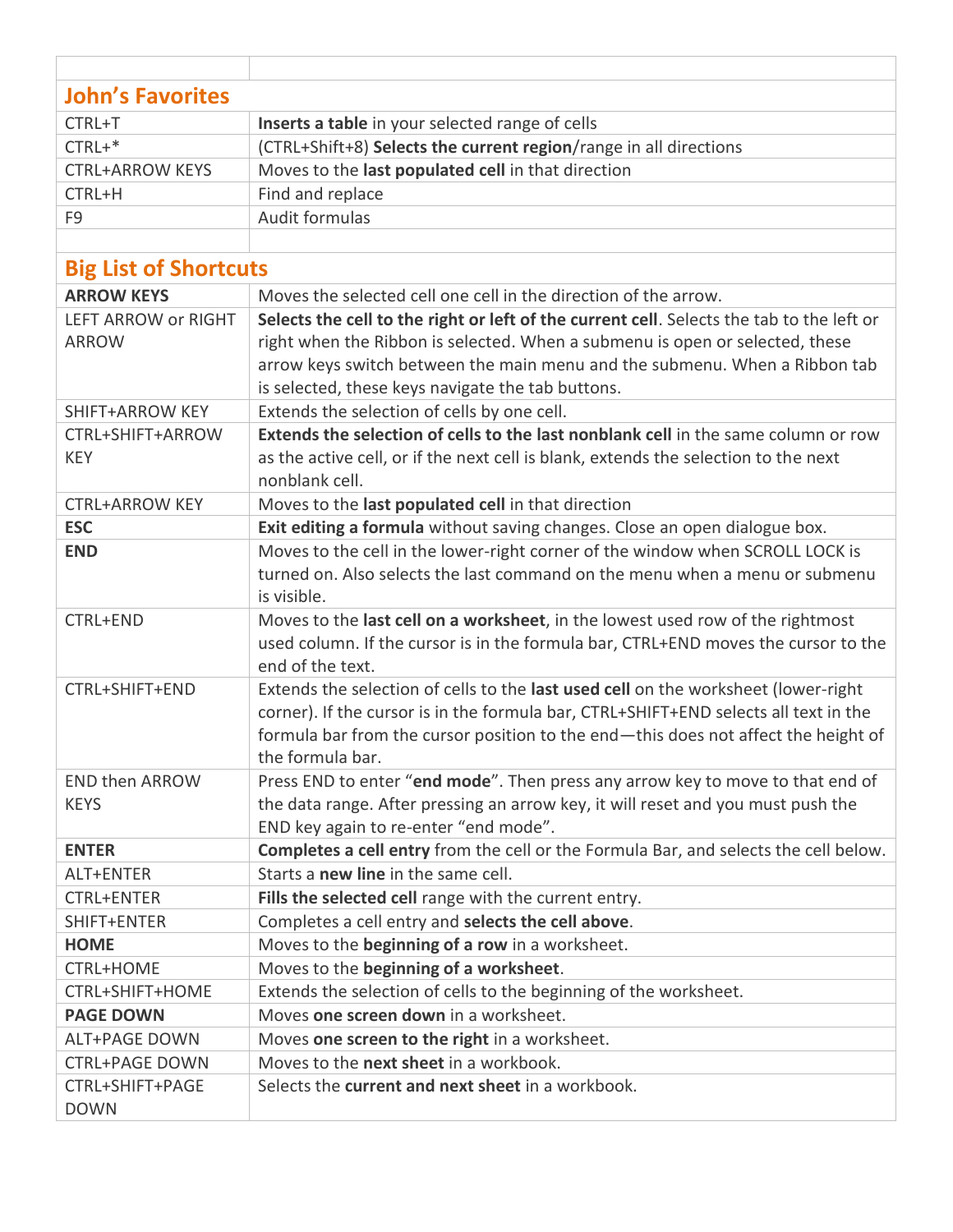| <b>PAGE UP</b>            | Moves one screen up in a worksheet.                                                 |
|---------------------------|-------------------------------------------------------------------------------------|
| <b>ALT+PAGE UP</b>        | Moves one screen to the left in a worksheet.                                        |
| <b>CTRL+PAGE UP</b>       | Moves to the previous sheet in a workbook.                                          |
| <b>CTRL+SHIFT+PAGE UP</b> | Selects the current and previous sheet in a workbook.                               |
| <b>TAB</b>                | Moves one cell to the right in a worksheet. When entering a formula, completes      |
|                           | the function name and puts cursor inside parentheses e.g. type =SUM then hit        |
|                           | tab, changes to =SUM(                                                               |
| SHIFT+TAB                 | Moves to the previous cell in a worksheet or the previous option in a dialog box.   |
| CTRL+TAB                  | Switches to the next tab in dialog box.                                             |
| CTRL+SHIFT+TAB            | Switches to the previous tab in a dialog box.                                       |
| <b>FUNCTION KEYS</b>      |                                                                                     |
| F <sub>1</sub>            | Help                                                                                |
| F <sub>2</sub>            | Edit the selected cell                                                              |
| F <sub>3</sub>            | Displays the Paste Name dialogue box (first, you have to name a cell before F3 will |
|                           | work)                                                                               |
| F4                        | Cycles through all 4 types of cell references (e.g. absolute vs. relative)          |
| F <sub>5</sub>            | Displays the Go To dialogue box                                                     |
| F <sub>6</sub>            | Switches between the worksheet, Ribbon, task pane, and Zoom controls. Also,         |
|                           | moves to the next pane in a worksheet with split panes.                             |
| F7                        | Displays the Spelling dialog box.                                                   |
| F <sub>8</sub>            | Turns extend mode on or off.                                                        |
| F <sub>9</sub>            | Calculates the workbook when you are in manual calculation mode.                    |
| F10                       | Turns key tips on or off. ALT does the same thing.                                  |
| F11                       | Create chart based on selected data                                                 |
| F12                       | Displays Save As dialogue box                                                       |
| <b>CONTROL KEY</b>        |                                                                                     |
| CTRL+F1                   | Displays or hides the Ribbon                                                        |
| CTRL+F2                   | Displays the Print Preview window. CTRL + P does the same thing.                    |
| CTRL+F4                   | <b>Closes</b> the selected workbook window                                          |
| CTRL+F5                   | <b>Restores</b> the window size of the selected workbook window                     |
| CTRL+F6                   | Switches to the next workbook window when more than one workbook window is          |
|                           | open                                                                                |
| CTRL+F7                   | Performs the Move command on the workbook window when it is not maximized           |
| CTRL+F8                   | Performs the Size command (on the Control menu for the workbook window)             |
|                           | when a workbook is not maximized.                                                   |
| CTRL+F9                   | Minimizes a workbook window to an icon                                              |
| CTRL+F10                  | Maximizes or restores the selected workbook window                                  |
| CTRL+Shift+"              | Copies the value from the cell above the active cell into the cell or the Formula   |
|                           | Bar.                                                                                |
| CTRL+Shift+Plus (+)       | Displays the Insert dialog box to insert blank cells.                               |
| CTRL+Minus (-)            | Displays the Delete dialog box to delete the selected cells.                        |
| CTRL+;                    | Enters the current date.                                                            |
| CTRL+`                    | Alternates between displaying cell values and displaying formulas in the            |
|                           | worksheet.                                                                          |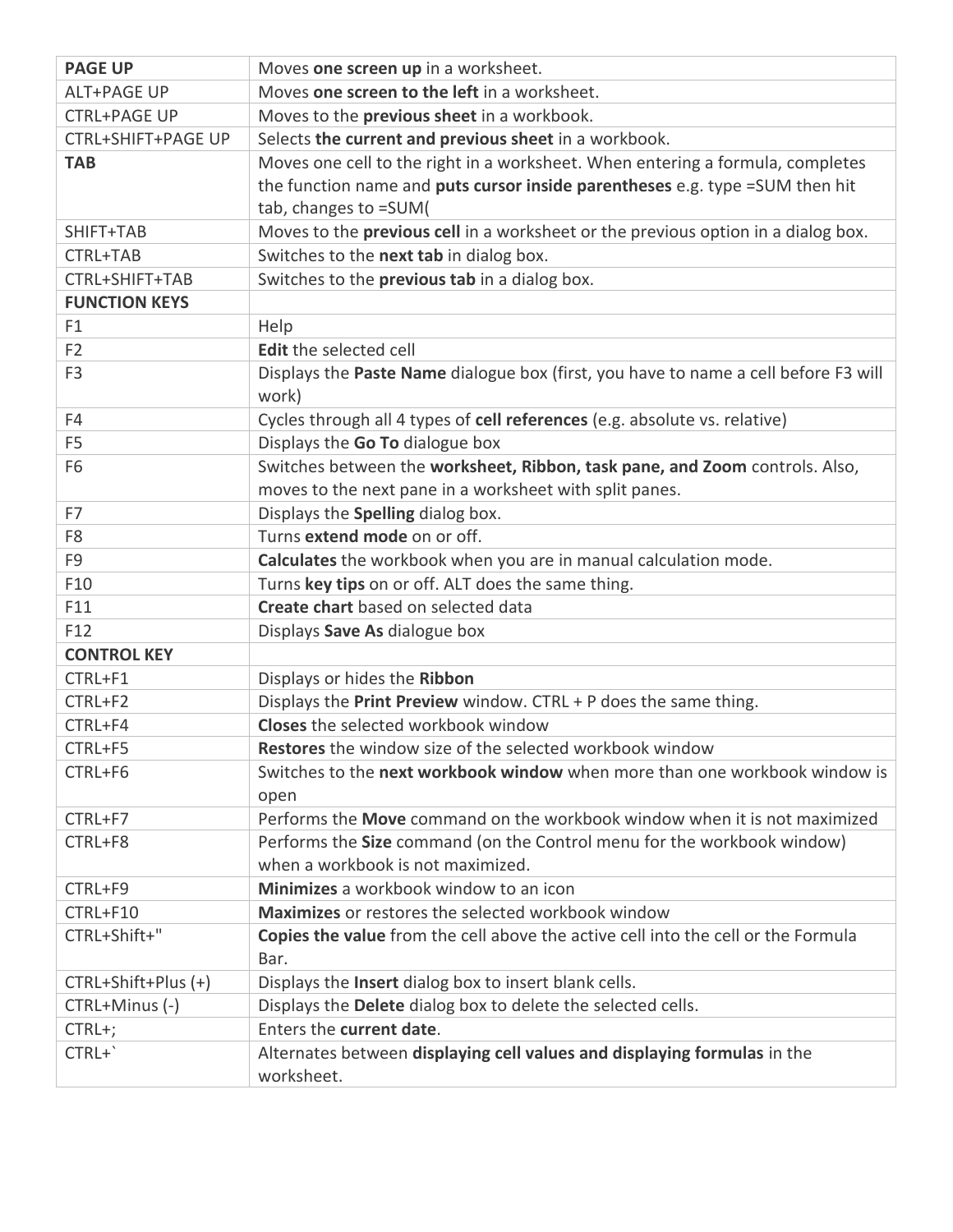| CTRL+'   | Copies a formula from the cell above the active cell into the cell or the formula<br>bar. |
|----------|-------------------------------------------------------------------------------------------|
| CTRL+1   | Displays the Format Cells dialog box.                                                     |
| CTRL+2   | Applies or removes bold formatting. CTRL + B does the same thing.                         |
| $CTRL+3$ | Applies or removes italic formatting. CTRL + I does the same thing.                       |
| CTRL+4   | Applies or removes underlining. CTRL + U does the same thing.                             |
| $CTRL+5$ | Applies or removes strikethrough.                                                         |
| CTRL+6   | Alternates between hiding and displaying objects.                                         |
| CTRL+8   | Displays or hides the outline symbols.                                                    |
| CTRL+9   | Hides the selected rows.                                                                  |
| CTRL+0   | Hides the selected columns.                                                               |
| CTRL+A   | Selects the entire worksheet.                                                             |
|          |                                                                                           |
|          | If the worksheet contains data, CTRL+A selects the current region. Pressing CTRL+A        |
|          | a second time selects the entire worksheet.                                               |
|          |                                                                                           |
|          | When the insertion point is to the right of a function name in a formula, displays        |
|          | the Function Arguments dialog box.                                                        |
|          |                                                                                           |
|          | CTRL+Shift+A inserts the argument names and parentheses when the insertion                |
|          | point is to the right of a function name in a formula.                                    |
| CTRL+B   | Applies or removes bold formatting.                                                       |
| CTRL+C   | Copies the selected cells.                                                                |
| CTRL+D   | Uses the Fill Down command to copy the contents and format of the topmost cell            |
|          | of a selected range into the cells below.                                                 |
| CTRL+E   | Adds more values to the active column by using data surrounding that column.              |
| CTRL+F   | Displays the Find and Replace dialog box, with the Find tab selected.                     |
|          |                                                                                           |
|          | Shift+F5 also displays this tab, while Shift+F4 repeats the last Find action.             |
|          |                                                                                           |
|          | CTRL+Shift+F opens the Format Cells dialog box with the Font tab selected.                |
| CTRL+G   | Displays the Go To dialog box.                                                            |
|          | F5 also displays this dialog box.                                                         |
| CTRL+H   | Displays the Find and Replace dialog box, with the Replace tab selected.                  |
| CTRL+I   | Applies or removes italic formatting.                                                     |
| CTRL+K   | Displays the Insert Hyperlink dialog box for new hyperlinks or the Edit Hyperlink         |
|          | dialog box for selected existing hyperlinks.                                              |
| CTRL+L   | Displays the Create Table dialog box.                                                     |
| CTRL+N   | Creates a new, blank workbook.                                                            |
| CTRL+O   | Displays the Open dialog box to open or find a file.                                      |
|          |                                                                                           |
|          | CTRL+Shift+O selects all cells that contain comments.                                     |
| CTRL+P   | Displays the Print tab in Microsoft Office Backstage view.                                |
|          |                                                                                           |
|          | CTRL+Shift+P opens the Format Cells dialog box with the Font tab selected.                |